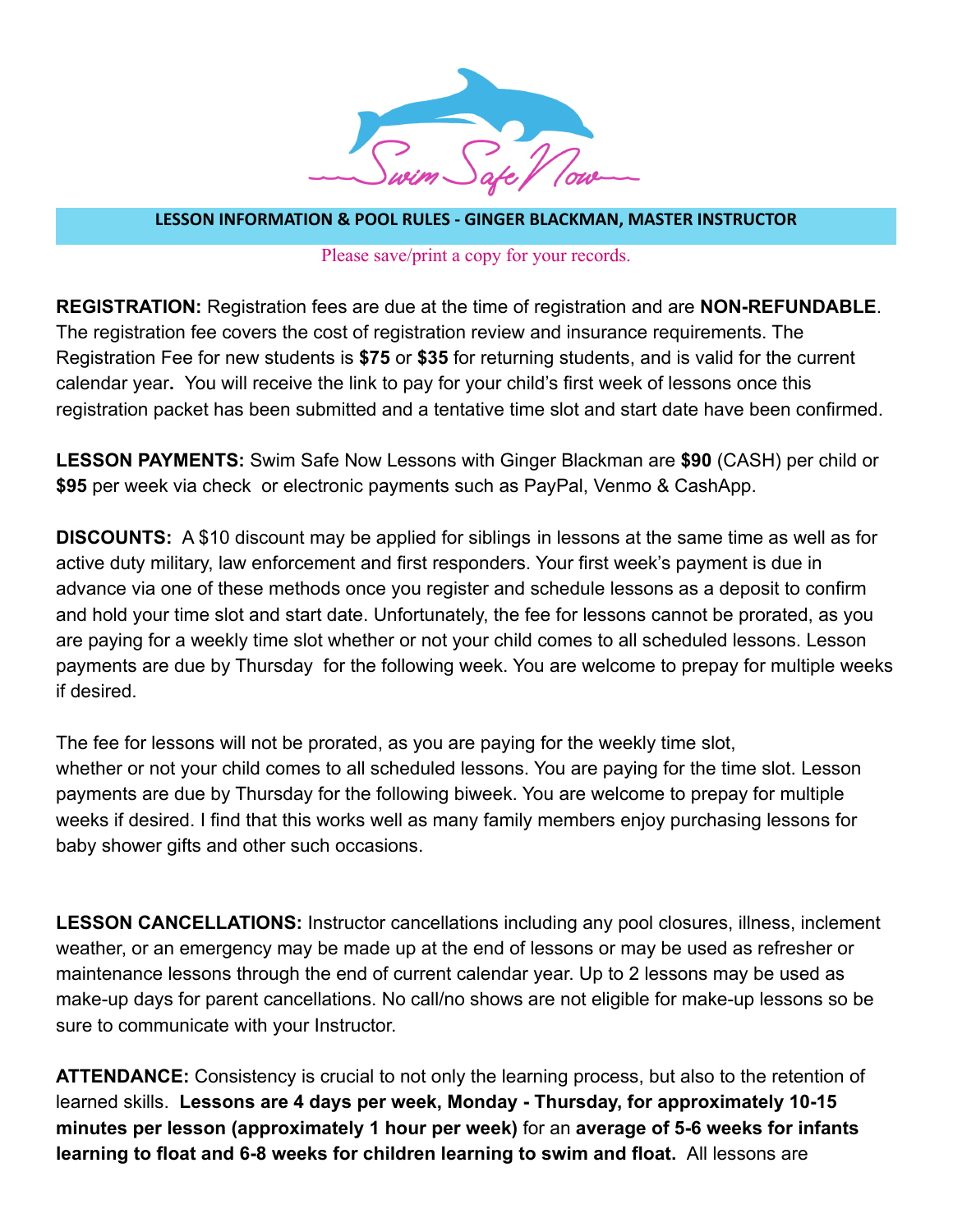individualized to the unique needs of each child, so the exact number of lessons will vary. Each child progresses differently due to the different stages of development, personality, and coordination. Speak to your instructor regarding an estimated # of lessons for your child based on current age and skill level. Lesson end times are performance-based, not time-based, meaning the lesson will end on the student's best performance of the skill we are working on that day and before he or she becomes fatigued. Some lessons will be longer than others and lessons may be shorter in the beginning as a student is getting used to a new instructor and lesson environment.

Bringing your child every day will increase the rate of progress and retention of skills. Missing lessons may result in adding weeks to the lesson set. I am aware that your family's calendar is dynamic, therefore, please let me know as far in advance as possible if you know of lessons your child will be missing. I want to do everything I can to make sure your child's lesson experience is second to none. Please also keep in mind that lessons are not prorated and you are expected to pay for all scheduled lessons.

**Lesson Arrival:** Please arrive no sooner than 5 minutes before your time slot and have your child ready for lessons at his/her scheduled time. Due to a very full lesson schedule, your lesson cannot be guaranteed if you are not on time. If it happens that you are late, I will do my absolute best to fit you in, but again, it cannot be guaranteed.

Practice social distancing from other families, maintaining at least 6 feet distance at all times. If you prefer (or are instructed) to wait in your car until the previous family has completed lessons and exits, message your Instructor upon arrival and you will receive notification when the previous family is finished with his or her lesson.

**Pool Location**: In order to serve as many families as possible, I teach exclusively from my private, heated, salt pool at my home. My address is 1695 Angel Ave, Merritt Island, FL 32952. The water temperature is maintained between 84-88 degrees during lessons.

**Lesson Status**: Everyone who will be bringing your child to lessons (parents, grandparents, caregivers, etc) should download the " WhatsApp" messaging app on their smartphone prior to beginning lessons and send me a message containing their name as well as the child's name and lesson time. I find that this group messaging app is the fastest and most effective way to communicate up-to-date lesson status and last - minute lesson cancellations or weather postponements. The use, just download the app and be sure I am listed as a contact in your phone. My cell is (321) 698-5840. Please send me a test message from the app so I can add you to the correct group for updates.

## **Adverse Weather:**

**Rain:** Unless it is raining very hard or there is lightning, we will swim. Because of the volatile weather in Florida, I will try to have lessons even if it means waiting a few minutes for a local storm to pass. Keep in mind that it may be raining over you, but not necessarily over the pool area. **Cold:** If the weather at the scheduled lesson time is below 60 degrees F, we will not swim. Lesson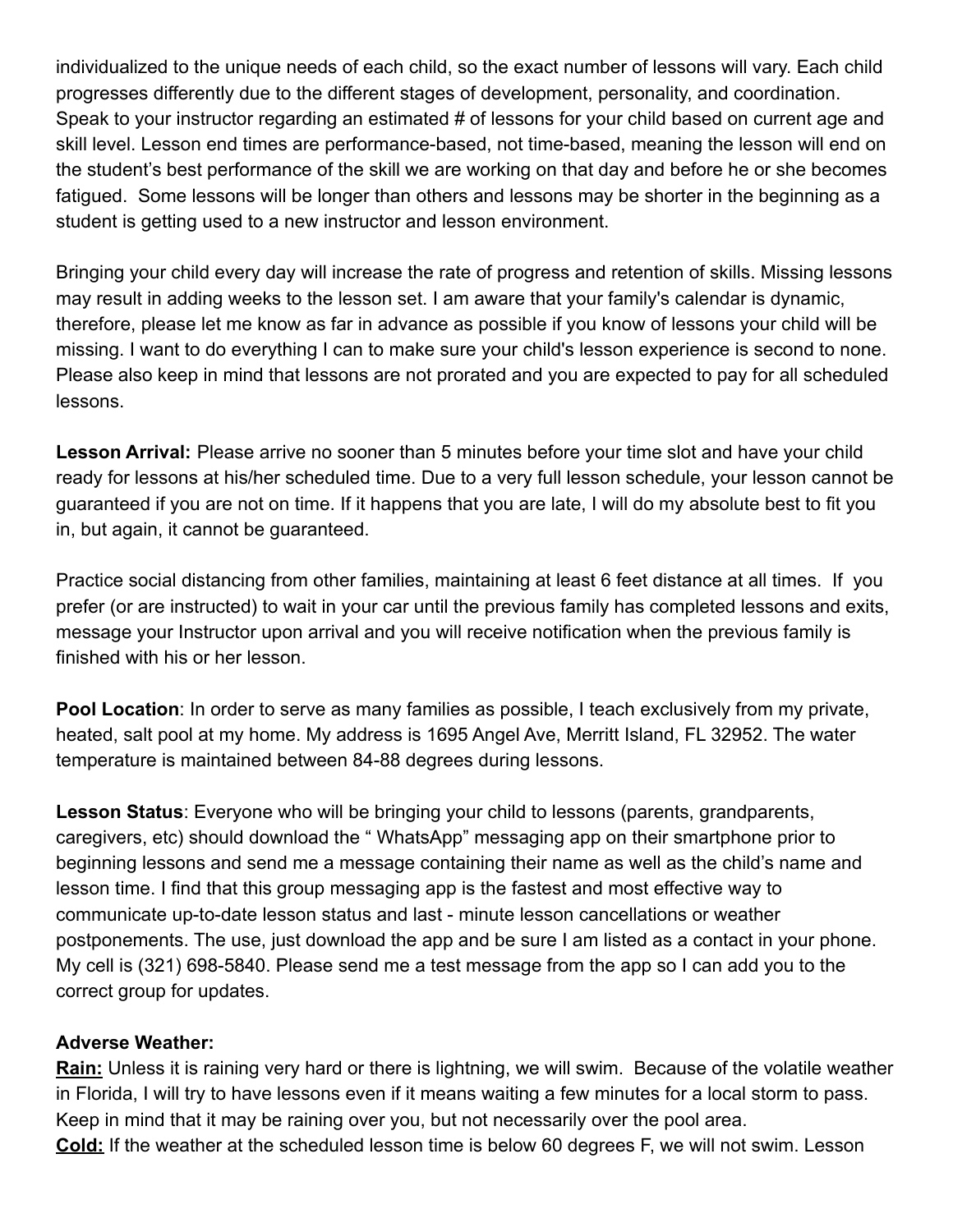status is updated on "**W** WhatsApp" and I will make every attempt to contact you as far in advance as possible. Please make sure everyone who may be bringing your child to lessons has this app installed and has me in their contacts to stay updated on lesson status.

**Restroom:** Please have your child use the restroom at your home **BEFORE** coming to lessons. My home bathroom should be used only in EMERGENCIES as this will significantly cut into your child's lesson time. "Going potty at Ms. Ginger's" quickly becomes a habit or stall tactic and should not be reinforced in any way. Your cooperation is appreciated as I have to stop lessons and get out of the pool to unlock the house and put the dogs up to let visitors in. A portable training potty is recommended for potty-training toddlers to be used outside the pool area. Please remove all trash and waste.

**Parking:** Please park in front of my gate under the big oak tree, enter through the gate and come on in. Please **DO NOT PARK IN THE MIDDLE OF MY FRONT YARD** or your car may end up in the septic tank. It is o.k. to park in the grass near the road or the driveway.

**Attire:** *Swim Diapers:* In‐water potty accidents do happen, and due to the fact that we cannot continue with any lesson for at least 24 hours if the sanitation of the pool has been compromised, **I require that each child 3 years and younger, or any older child who is not fully toilet trained be dressed in a washable, reusable swim diaper**. Please have at least 2 on hand in case one is soiled prior to your child's lesson. The disposable swim diapers such as Huggies "Little Swimmers" may not be worn alone because they do not have elastic leg or waist openings and allow "accidents" to leak into the pool. If they are worn as a liner under the reusable diaper, they must be completely tucked in under the elastic so as not to break the elastic seal of the swim diaper. I sell a limited quantity of iPlay brand washable swim diapers on deck for \$14. Feel free to inquire about size availability. **Please DO NOT bring your child to lessons with extremely loose stools or diarrhea**. If your child is experiencing loose stools or diarrhea, please message me prior to lessons.

**Sunscreen:** The majority of my pool is covered by shade sails which do a great job of protecting us from the sun's rays. However, if you choose to apply sunscreen, please do so at least 1 hour prior to lessons. Please use only the minimum amount necessary, and make sure it is rubbed in well. This will help to ensure that the sunscreen has been absorbed enough to be effective against sunburn, and that your child isn't too slippery for your Instructor to handle, won't get rubbed into their eyes and burn and won't wash off and negatively impact the ph and filtration of the pool. Any sunscreen that has not been absorbed will be asked to be wiped/washed off prior to your child's lesson. *\*I sell and recommend Florida Salt Scrubs brand sunscreen which is coconut-oil based and coral-reef safe, Oxybenzone Free, and along with being great for sensitive skin and moisturizing, it also doesn't impact the ph of my pool.*

**Towels:** Please bring at least 2 large towels each day (and at least 1 one per additional child). The first towel (doubled over) provides a comfortable surface for the child to rest on after they are done with their lessons and also acts as a germ-buffer on the pool deck and the second to warm and dry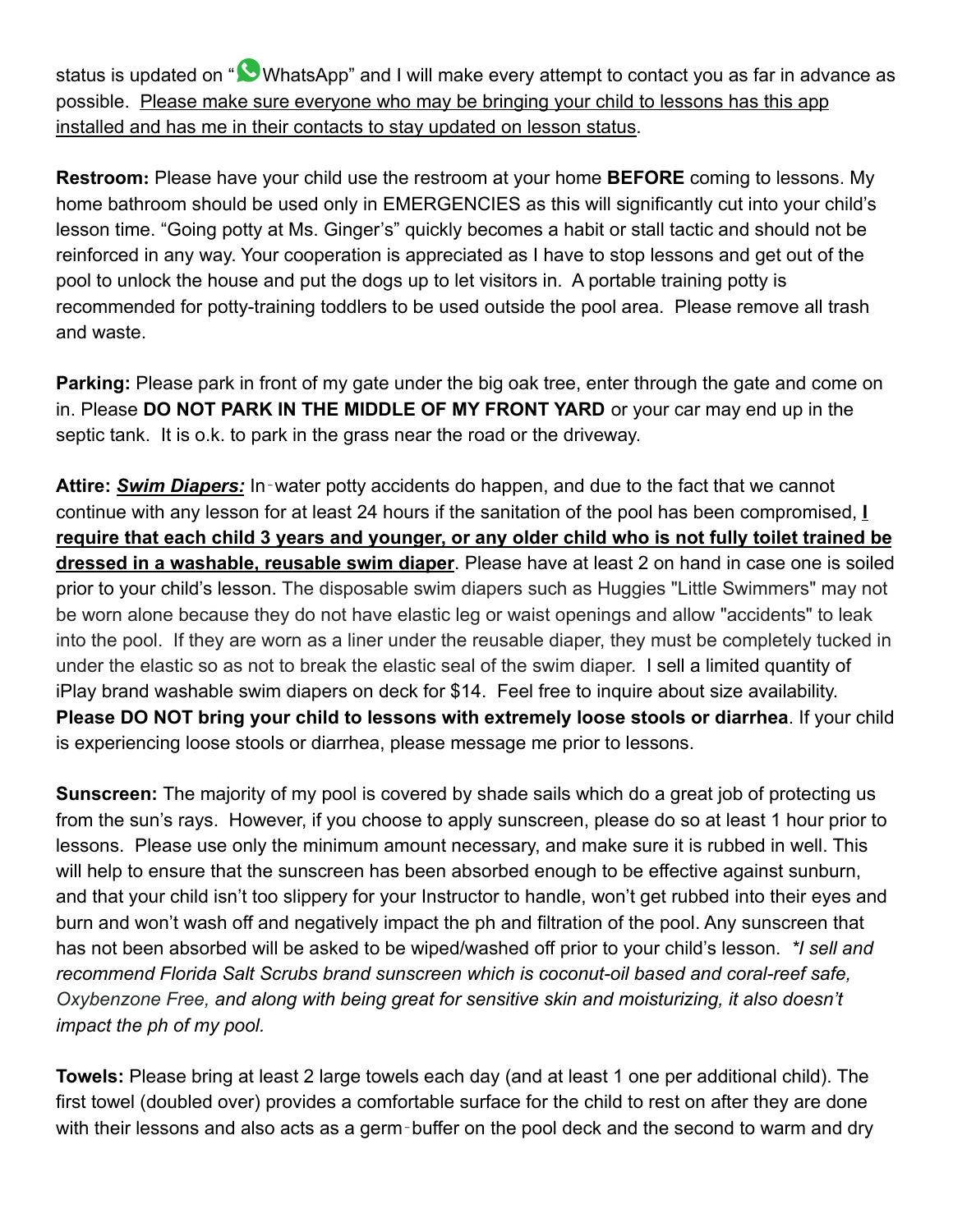the child. If your child cannot comfortably fit on one large towel when doubled over, bring 2 towels to lie on and 1 additional to dry off with.

**Diet:** Please do not give your child anything to eat or drink (except water) at least 1.5 hours prior to lessons, and no dairy/milk products for at least 2+ hours prior to lessons. No one works well on a full stomach, and your child will be working hard. Please **do not feed your child any APPLES OR APPLE PRODUCTS** in any form for the entire duration of lessons as they tend to cause excess gas and vomiting when combined with swimming. Other foods to avoid are pineapples, papayas, passion fruit, peaches, spinach, honey, or celery. These foods can cause the buildup of gases in the abdomen leading your child to experience distention and discomfort.

**Illness:** Students who are experiencing fever, cough, severe congestion (not due to teething) diarrhea, vomiting, open skin lesions, head injury, new rashes or other obvious signs of illness or injury will be asked to stop lessons until symptoms have been resolved for at least 48 hours and/or the condition can be evaluated by the child's physician. Determination will be at the sole discretion of the Instructor. If there is any question or doubt about your child's health, please private message me

on " WhatsApp" or call or text me @ (321) 698-5840 prior to coming to lessons to avoid a potentially wasted trip.

**Extended Absence:** Should there be an extended absence from lessons, please contact me so that arrangements can be made to reschedule your child's time slot and lesson dates. If your child misses lessons for 3 days due to illness and requires medical attention or is seen by a specialist due to a new medical condition, a physician's note may be required to resume lessons.

**Crying:** Your Instructor receives extensive training in child development and is able to pick up on cues and to be acutely aware of your child's sensitivities to the lesson environment and develop an individualized lesson plan. The goal is to develop a skilled and confident aquatic problem solver. Once competent in their skills, many children cannot be dragged away from the pool. They are having entirely too much FUN!

Most infants and young children take some time to feel comfortable around new people. A small child who is not yet verbal or has not mastered verbal skills, communicates most often by crying. Crying is a normal and expected way of communicating for children at this point in their development.

In a new environment such as swim lessons, we frequently see new students cry more during the first few lessons (and sometimes beyond that) because the child is not yet skilled in the water and is communicating that he or she is not yet comfortable. Your Instructor will spend time talking to you and supporting your child through this learning process. As the lessons progress and your child becomes more skilled with each passing lesson, the emotions and feelings of uncertainty for both you and your child should be replaced by feelings of confidence for hard work and accomplishment.

Your child will experience a variety of emotions during the process of learning something new and the lesson environment is a safe place to express their feelings. It is ok to feel sad, happy, scared,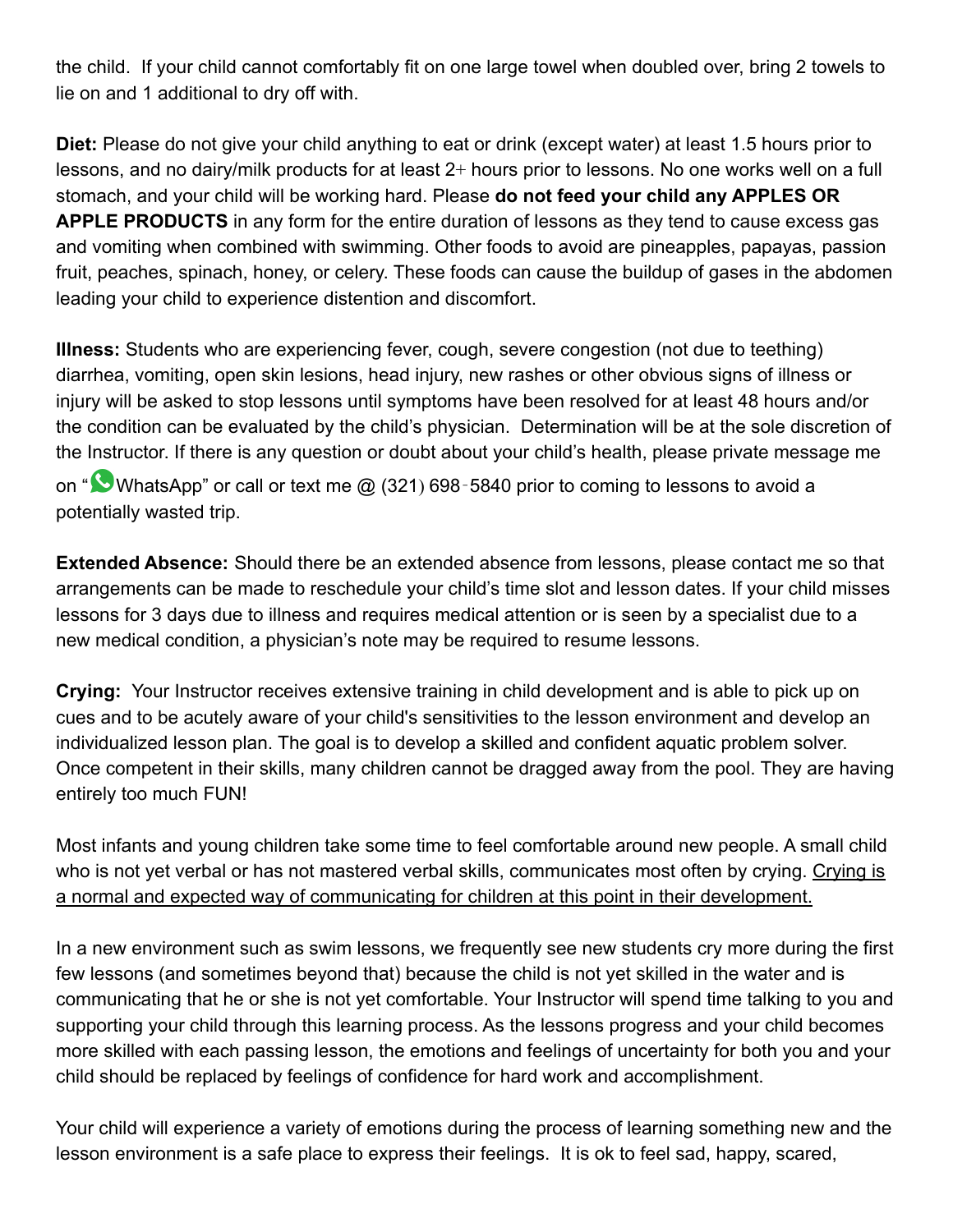excited, etc. Your Instructor will help your child work through this process to replace any feelings of anxiety with confidence and competence.

How can you help? Parental attitude is an influential factor in regard to crying. Your little one will be looking to you for reassurance and how he or she should react to lessons. Be aware of your body language and be sure to show support and encouragement so that your child knows you believe in them and their ability to accept the challenge of a new experience, work hard and be successful! Try using phrases such as "You're so strong and brave! You can do it!" Be sure to tell them how proud you are of their hard work after lessons.

Take cues from your Instructor for when to cheer. Your Instructor will be focussed on reinforcing specific behaviors during each lesson, so when you hear them say something like "Great job kicking your feet!", that is the perfect time to chime in and verbally reinforce that behavior as well. This will also help your child focus more on the skills he or she is working on, rather than crying. Be a great cheerleader and project a positive attitude before, during and after lessons and discuss any concerns with your instructor away from the pool. Your Instructor will be happy to provide additional suggestions customized for your child and their individual personality.

**Video/Photographs:** Videotaping and pictures are only allowed on Thursdays, first lesson and final checkout lessons. This can be distracting to your child and instructor during daily lessons. Thursdays are preferred because we are generally practicing skills that have already been mastered during the week. I will periodically take underwater photos and videos which may be published on my facebook business page and or website for you to download and share. If you do not wish to have your child's photo taken and/or published, please request that no photos are taken on picture/video days.

**Posting Video/Photographs on social media:** I highly encourage you to post and share your lesson pictures and videos. I just ask that you ask for my permission prior to posting or tag me in your post. I am on FB and IG @miswimschool (Instructor Page) and @swimsafenow (Team Page). We also encourage using hashtags to help share our message! Some examples are #swimsafenow #swimfloatswim #swimlessons #survivalswimlessons, etc.

**Floaties:** Children who have become accustomed to using devices like "floaties" or flotation swimsuits, Puddle Jumpers, vests, rings, etc, have become comfortable in a completely different posture in the water than what is required to learn to effectively swim and float. These devices hold the child up vertically in the water, while swimming and floating require a horizontal posture in the water. Thus, it's not uncommon for children who have had this type of exposure to the water to need more lessons, rather than fewer.

While a coast guard-approved life jacket is required by law while boating and is a great safety measure in case of an accidental fall when around water, in order to maximize success in lessons, please be aware that swimming in any type of floatation device makes it harder to teach a proper face-in, horizontal swimming posture and tend to make lessons more difficult and because they are